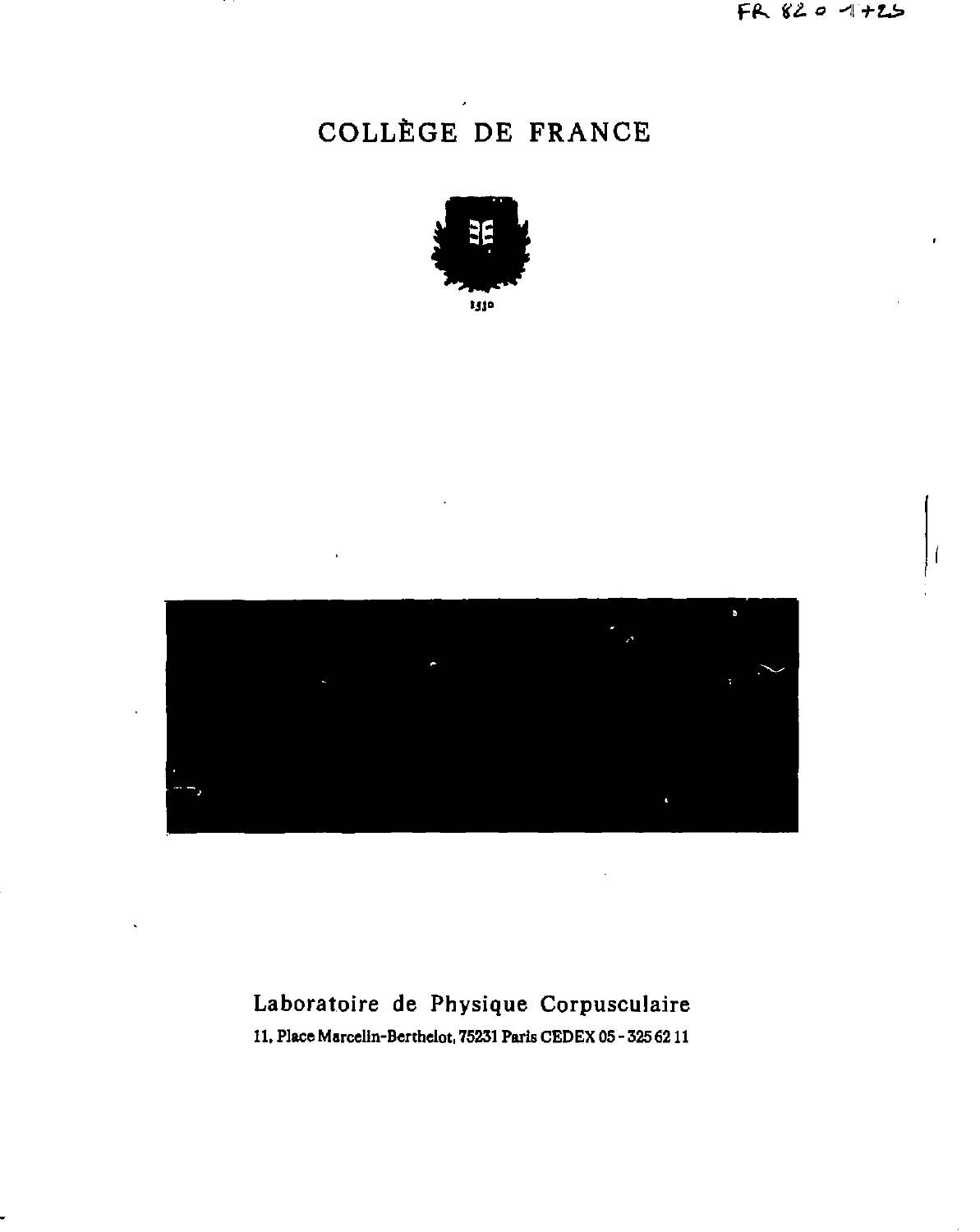Dedicated to Vladimir KISLIK, our imprisoned colleague from Kiev, as an expression of our sympathy, solidarity and support

٠

Inverse Photon-Choton Processes

C. Carimalo, M. Crozon, P. Kessler and J. Larisi<sup>+)</sup>

 $L.P.$ . 81-34

Dec. 1981

+) Talk given at the Orsay 88 Seminar (7/8 Oct. 1981).<br>Speaker: C. Carimalo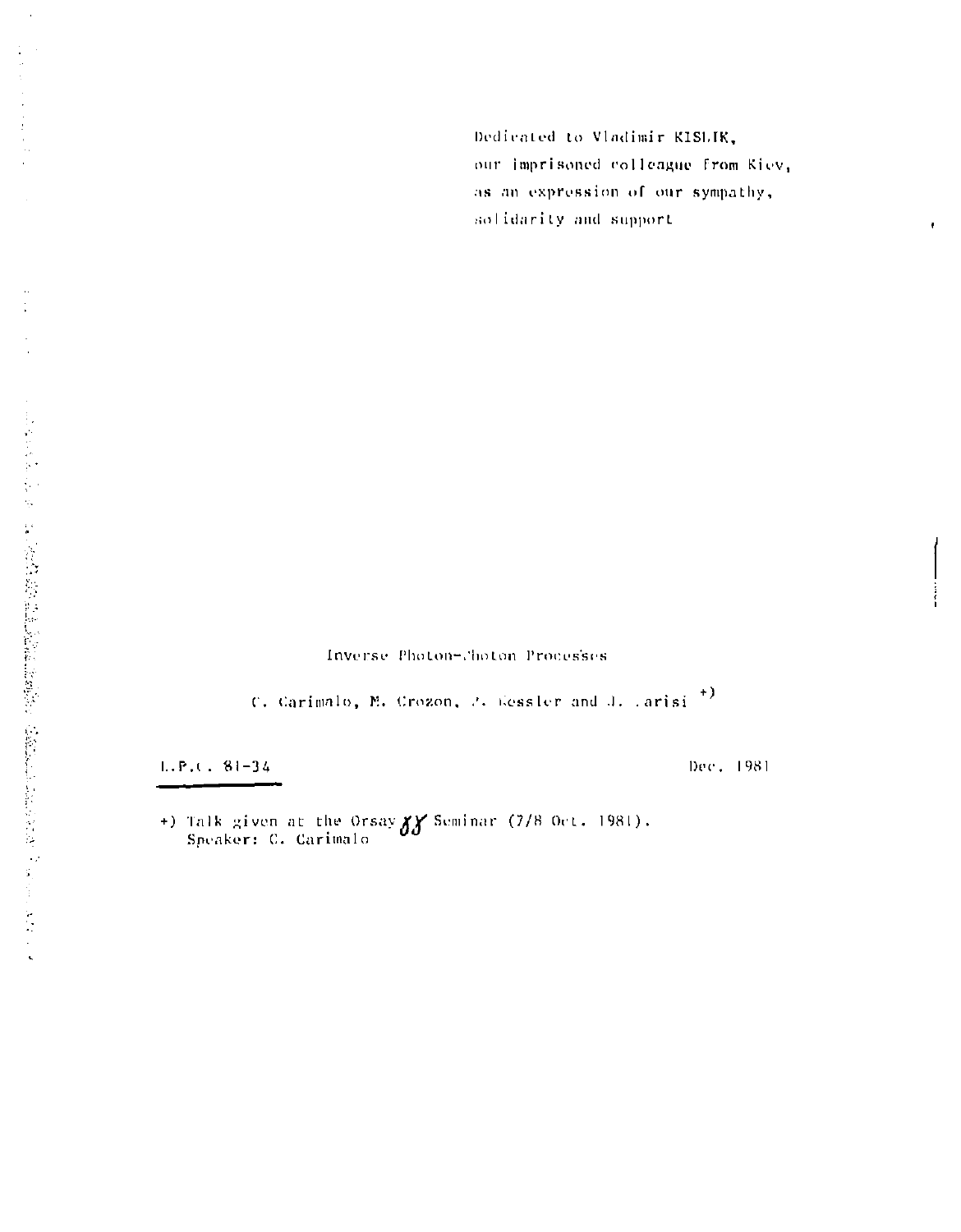## Inverse photon-photon processes

C. Carimalo, M. Crozon, P. Kessler and J. Parisi<sup>+)</sup> Laboratoire de Physique Corpusculaire, Collège de France, Paris

#### Abstract

We here consider inverse photon-photon processes, i. e. AB -> xxX (where A, B are hadrons, in particular protons or antiprotons), at high energies. As regards the production of a XX continuum, we show that, under specific conditions, the study of such processes might provide some information on the subprocess SE <>>>>>>>>, involving a quark box. It is also suggested to use those processes in order to systematically look for heavy  $C = +$  structures (quarkonium states, gluonia, etc.) showing up in the XX channel. Inverse photon-photon processes might thus become a new and fertile area of investigation in high-energy physics, provided the difficult problem of discriminating between direct photons and indirect ones can be handled in a satisfactory way.

### Resumé

Ï

医无线电器 医生物学

Nous considérons les processus photon-photon inverses, c'est à dire AB -> XXX (où A et B sont des protons ou antiprotons, notamment), aux hautes énergies. Pour ce qui concerne la production d'un continuum XX, nous montrons que, dans certaines conditions, l'étude de ces processus pourrait permettre d'obtenir des informations sur le sous-processus gg <- > yy, faisant intervenir une boîte de quarks. Nous suggérons également d'utiliser ces processus pour une recherche systématique des structures lourdes C = + (états de quarkonium, gluonia, etc.) apparaissant dans la voie XX . Les processus photon-photon inverses pourraient ainsi devenir un domaine nouveau et fertile de recherches en physique des hautes énergies, à condition que l'on soit en mesure de résoudre de façon satisfaisante le problème de la séparation expérimentale entre photons directs et indirects.

+) Talk given at the Orsay XX Seminar (7/8 Oct. 1981). Speaker: C. Carimalo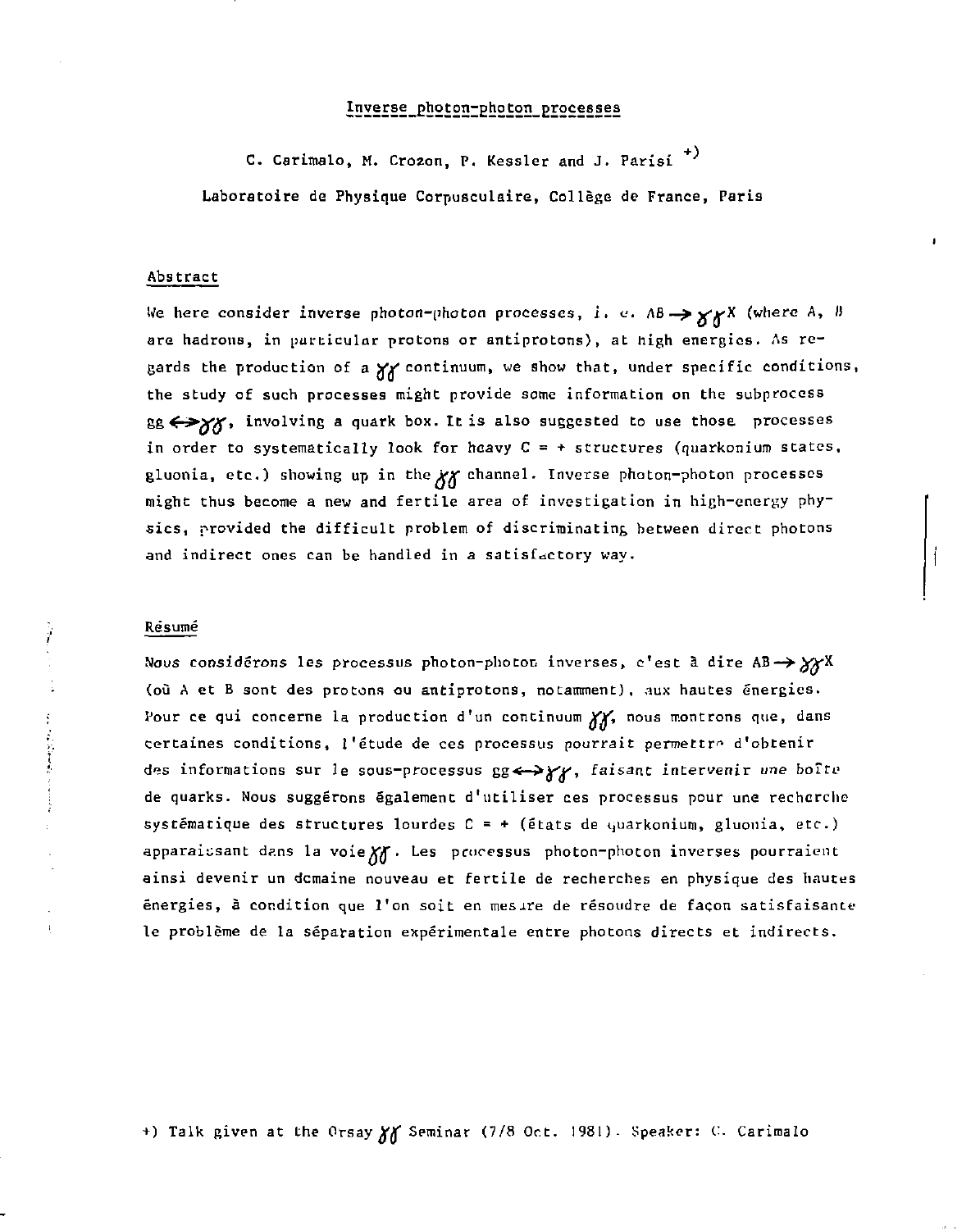アイトン おりゅうかんい かいとおり 食い出した アイナ

Inverse photon-photon processes, i. e. processes of the type  $AB \rightarrow \gamma\gamma$ (where A, B are hadrons; in particular, we mean pp or pp collisions) (fig. ') should be able, in principle, to provide informations similar to those obtained Trom direct photon-photon processes, i. *v,* ee —>ceX. fienurally speaking, they are less powerful as a tool of investigation than the latter, where a large variety of different exclusive hadronic channels may be experimentally studied. Nevertheless - as we shall show  $\cdots$  in some specific cases the information desired on two-photon interactions with matter may be easier or better obtained through the inverse process than through the direct one; actually, as will appear helow, those two modes of investigation are complementary to some extent.



rig. I

The experimental signature of the processes here considered is the observation of two direct photons. In this Report wc shall not go into a discussion of experimental details. Let us only remark that apparently it has become possible to measure direct photons  $\sim$  i. e. to discriminate between direct and indirect ones, the latter being due to bremsstrahlung from quarks, to fragmentation of quarks and gluons,and particularly to the radiative decay of  $\mathcal{X}$  . *h*<br>·tc. - in hich-energy experiments at p<sup>(</sup>*d*) values of a few GeV <sup>(1)</sup>. Therefore shall assume that one may get a good signal/noise ratio by selecting events with two photons emitted at large angle with respect to the incoming colliding beams (in their c. s. frame) and characterized by large, putually opposite and equal transverse momenta; in addition, those photons should be unaccompanied by any hadrons.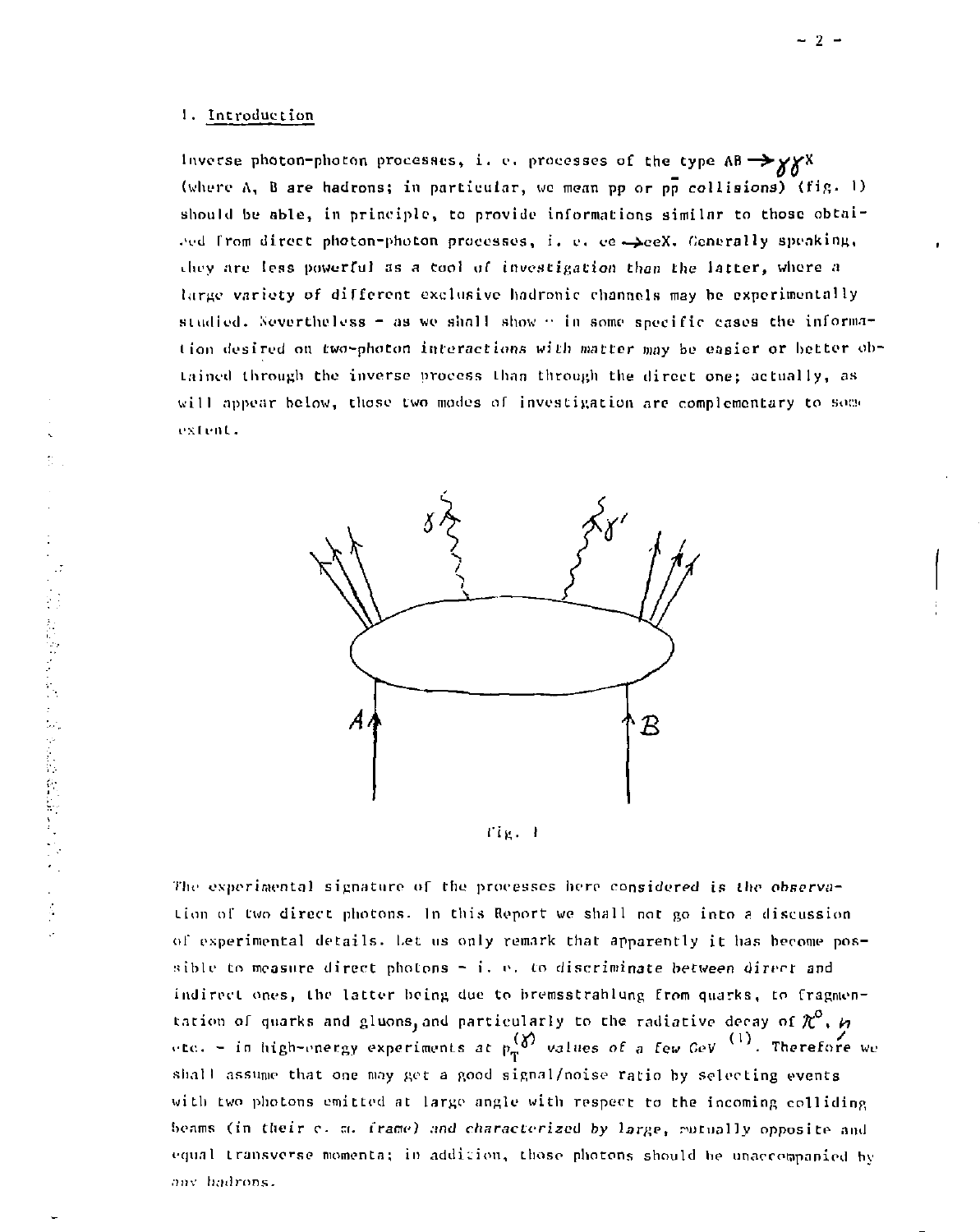## *2.* Production of a yycontinuum

The basic process for the production of a  $\chi$  continuum, at high energy, is the one involving the subprocess qq --> XX (fig. 2). Obviously that process<br>is very similar to the Drell-Yan effect from the point of view of the dynamical mechanism involved; therefrom one may conclude that it is of comparable physical interest; finally, it may be easily checked (see farther below) that it is of **th« same** order of magnitude.



fig-

Fig. 3

Historically the subprocess qq  $\rightarrow$  Y' was first considered, among other "hard-scattering" processes, ten years ago in the fundamental paper of Berman, Bjorkeu and Kogut  $\sp(2)$ . In the last years, several authors suggested that it should be investigated experimentally in order to obtain various physical informations. Soh et al.  $(3)$  proposed that the ratio  $\alpha_{\rm g}/\alpha$  should be determined through an experimental comparison between qq— > gY and qq—*^Xtf-*Krawczyk and Ochs `'' remarked that, since  $\mathfrak{q}\overline{\mathfrak{q}}\rightarrow$ X $\gamma$  involves the factor  $\mathfrak{e}_a$  , (2) succested that one should analyze the angular distribution of the photons produced, which would be a way of checking the quark propagator; he even considered the possibility that, going down to small angles (which would however be difficult), a hint on the quark masses might be obtained.

a hint on the quark niasses might be obtained. Another aspect of  $\sim$   $\frac{1}{20}$  was recently considered by considering and  $\frac{1}{20}$ independently, soinewhat later, by the authors (here we will give some details on the latter work). That aspect concerns the contribution of the quarkbox diagram shown in fig- 4. (Ue here systematically assume permutations of lines to be implicitly included in our diagrams.)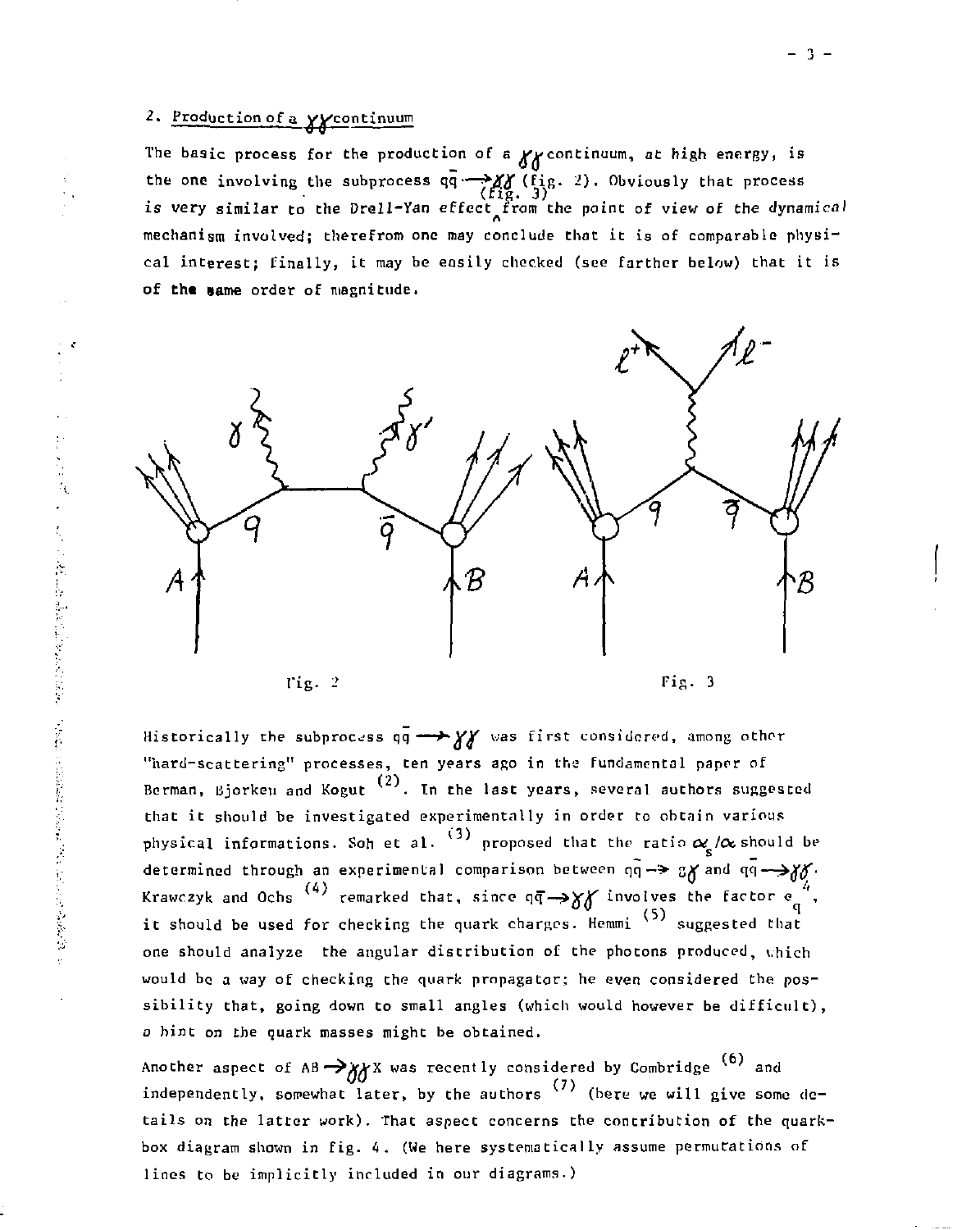



 $\frac{1}{2}$ ý È,  $\mathcal{G}$  On the basis of a QED calculation performed many years ago by De Tollis  $(8)$ , it has been shown by Cahn and Gunion  $(9)$  and independently by Kajantie and Raitio (10) that, asider mg jet-pair production in photon-ph (on collisions, the contribution of the quark-box diagram of fig. 5 (a) is not as negligi-The as one might believe a priori, then compared to that of the basic diagram of  $f(x, 5, 6)$ . Actually the ratio of  $d\vec{N}d\Omega(f/\sqrt{3}e)$  to  $d\vec{N}d\Omega(f/\sqrt{3}e)$  at 90° in the  $gf$  c. m. frame has been computed to be  $\infty \alpha_5^2$ , i. e. 5 - 10 %.



Going over to the inverse processes, i. e. specifically to those represented in fig. 2 and 4, and calling  $R(g_F/q\bar{q})$  the ratio of the contributions of both mechanisms involved in photon-pair production, in the configuration where both photons are emitted at 90° in the overall c. m. frame, that ratio is derived from the above-mentioned result as follows: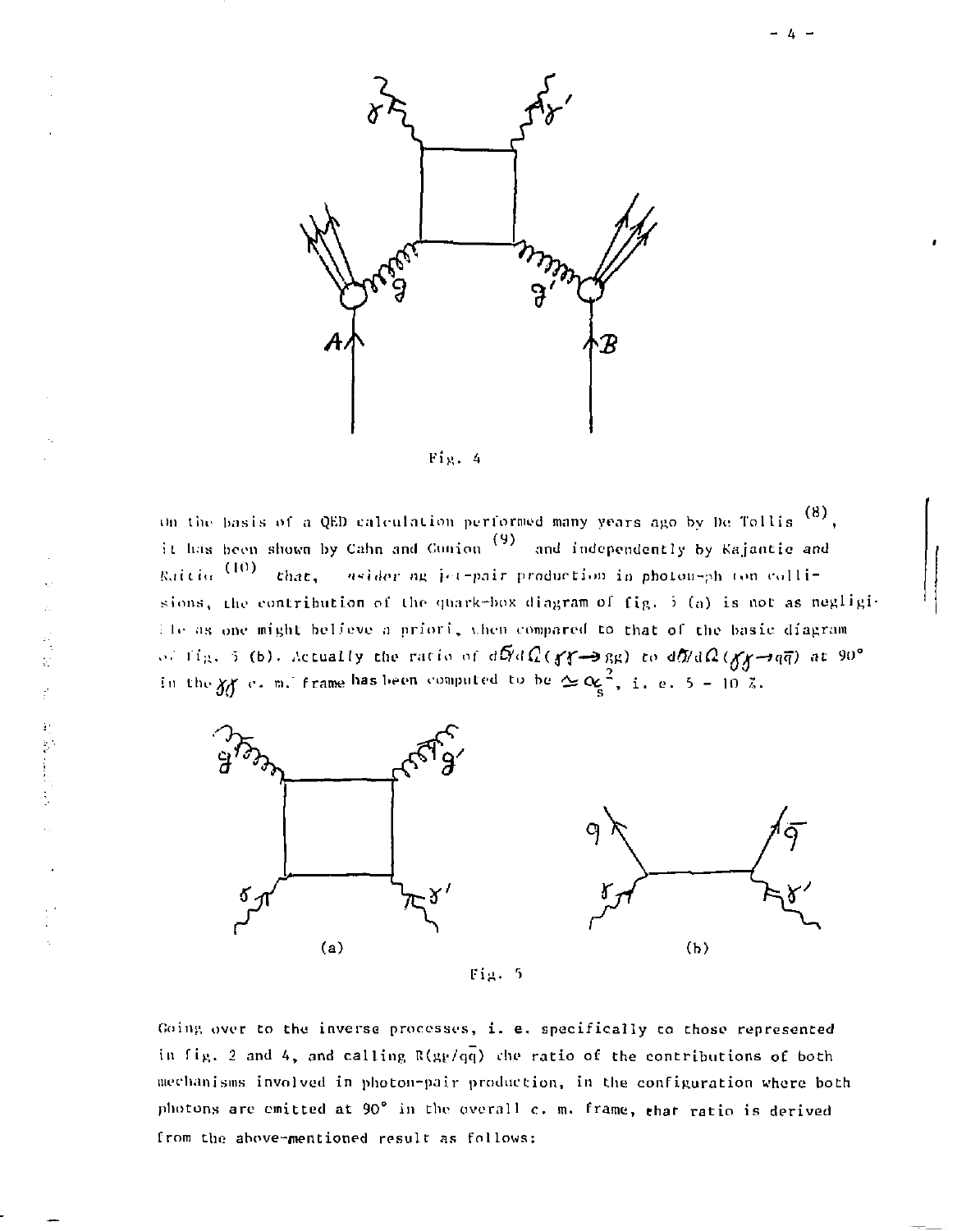$\mathcal{R}(q\overline{q}/q\overline{q}) \simeq \alpha_s^2$ . 2.  $\mathcal{H}_4 \overline{\leq} \overline{\{e_q^4\}} \overline{\{q_A(x) \overline{q}_B(x') + \overline{q}_A(x) q_B(x')\}}$ <br> $\approx 0.02 \overline{\leq} \overline{\{e_q^4\}} \overline{\{q_A(x) \overline{q}_B(x') + \overline{q}_A(x) q_B(x')\}}$ <br>where in the upper line the factor 2 takes account of Bose st

the factor 9/64 of colour. For simplicity, wc here assume quark and gluon distribution functions to scale; actually, in the configuration considered, one lias  $x = x'$ .

c<u>ccasio</u>nally)<br>In the lower line the numerical factor 0.02 appears extremely small, but may *\* be compensated or even over-compensated - as we are going to show - by the factor at right-hand, involving the ratio between gluon and quark distribution functions. The latter factor may indeed became large in two different configurations:

- (i)  $x = x'$  very small, i. e. in the range where practically valence quarks don't contribute, while gInuns are largely predominating over sea-quarks.
- (ii)  $x = x'$  large, provided one has:  $2 \frac{n}{g} \lt n \frac{n}{g} + \frac{n}{g}$ , defining those various parameters through

$$
g(x) \sim (1-x)^{n}g \, ; \, q(x) \sim (1-x)^{n}q \, ; \, \bar{q}(x) \sim (1-x)^{n}\bar{q}
$$

(again assuming that the distribution functions are scaling).

The authors have computed numerically, for both mechanisms considered, the differential cross se.tion  $d\tilde{\sigma}/\tilde{d}$ M dy d(cos $\theta$ ) $\tilde{f}$  at y = 0 and  $\theta$  = 90° for the reaction  $pN \to YY$ . Here M (= 2 p ) is the  $YY$  invariant mass, y the rapidity of the *^ /\* «frame *%V* system and (7 the emission angle of either photon in the overall (or yv) c. mTl The differential cross section thus obtained was normalized to the corresponding<br>one computed for the Drell-Yan effect (fig. 3). Such a normalization appears very convenient since, as we checked, the ratio of  $\gamma\gamma$  to  $\ell^+\ell^-$  production, when the former is computed according to the diagram of fig. 2 alone, remains practhe former is computed according to the diagram of fig, *2* alone, remains practically model-independent, i. e. independent of the pararoetrization chosen for the quark distribution functions; in addition, obviously, part of the higherorder QCD corrections vanish from that ratio.

On the other hand, we shall see that, when considering  $\gamma$  production through the mechanism shown in fig. 4, its ratio to the Drell-Yan effect strongly depends on the model used for quark and gluon distribution functions.

We here chose the following models:

+) (provided, of course, the same one is used in both processes)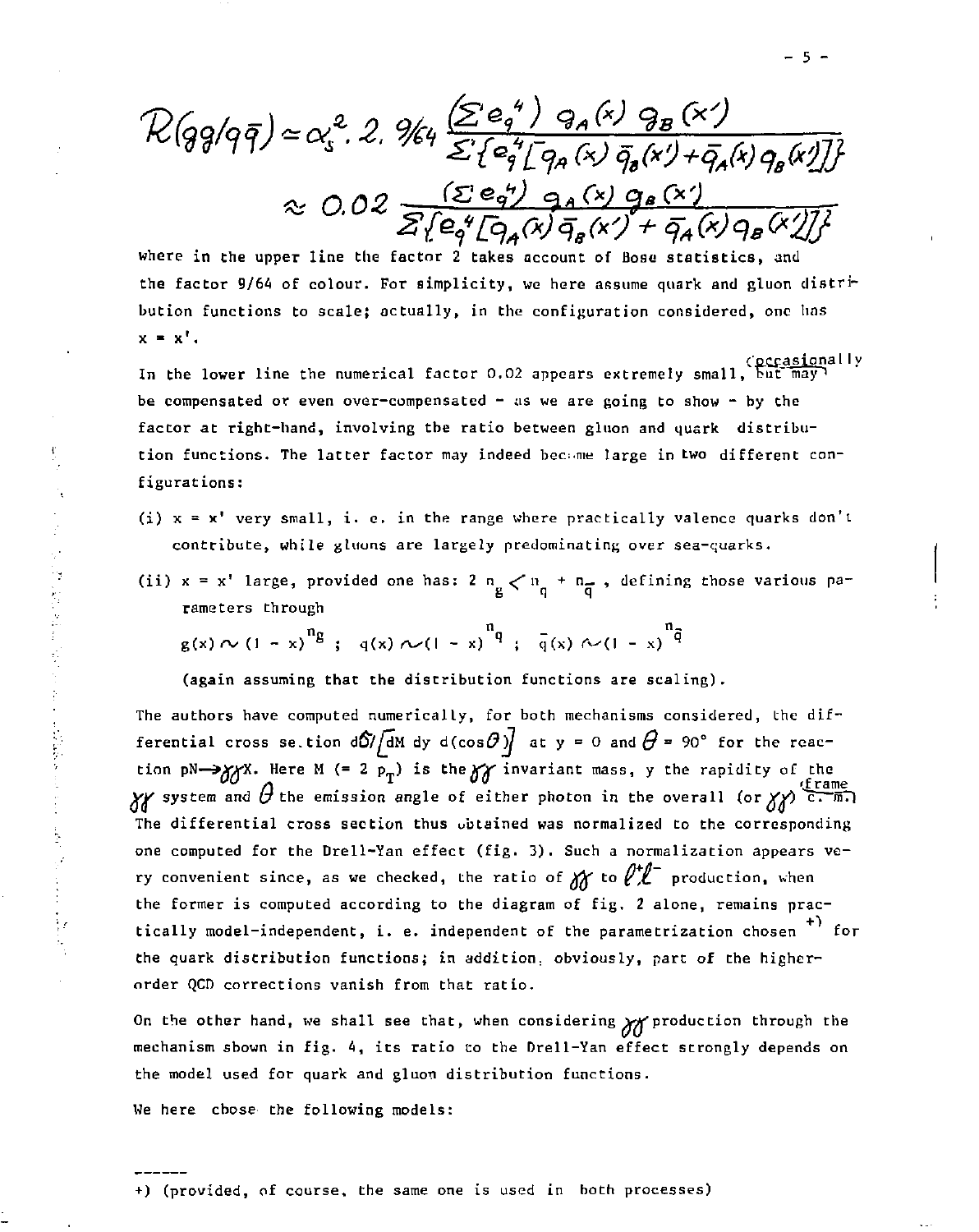Model I a. Here we used scale-conserving distribution functions, namely:  $\overline{f(x)} \sim x^{-1}$  (1 - x)<sup>4</sup>, and quark distribution functions taken from the recent experimental literature (11).

Model I b: Same as model I a, except that here we chose:  $g(x) \sim x^{-1} (1 - x)^6$ .  $\frac{1}{2}$  ;  $\frac{1}{2}$  ;  $\frac{1}{2}$  ;  $\frac{1}{2}$  ;  $\frac{1}{2}$  ;  $\frac{1}{2}$   $\frac{1}{2}$   $\frac{1}{2}$   $\frac{1}{2}$   $\frac{1}{2}$   $\frac{1}{2}$   $\frac{1}{2}$   $\frac{1}{2}$   $\frac{1}{2}$   $\frac{1}{2}$   $\frac{1}{2}$   $\frac{1}{2}$   $\frac{1}{2}$   $\frac{1}{2}$   $\frac{1}{2}$   $\frac{1}{2}$   $\frac{1}{100}$  and gluons. The variable  $q^2$ , on which those functions depend, was chosen as:  $y^2 = M^2/3 = 4 p_r^2/3$ . For coherence, we here used a running quark-gluon coupling constant  $\alpha'_c$  = 12  $\pi$ //25 ln(Q\*//\\*)/ with /|= 0.5 GeV (wherens with model 1 a and I b we **simply took**  $\alpha_{\zeta}$  **=** 0.3).

The results of our computations are shown in fig. 6 for  $\sqrt{s}$  = 30 GeV and for an isoscalar target (i. e. we set:  $N = (n + p)/2$ ), and in fig. 7 for a pp collision at  $\sqrt{s}$  = 600 GeV. Obviously fig. 7 corresponds to the configuration (i) defined above, whereas in fig. o we sec the effects of the situation defined in (ii) (with  $n_q \approx 3$ ,  $n_{\overline{q}} \approx 9$  in model I a or I b).

We thus conclude that inverse  $\chi\chi$  processes might indeed allow one to perform a crucial test of higher-order QCD, namely showing the contribution of the quarkbox diagram. Let us notice that the counting rates to be expected in such an experiment should not be too small, since the basic process, involving the  $q\bar{q}$ mechanism, is by itself of the same order as the Drell-Yan effect. mechanism, is by itself of the saine order as the Drell-Yan effect-

ţ

<sup>+)</sup> The authors are aware that at present somewhat lower values of  $\Lambda$ , and correspondingly of  $\alpha'$ , tend to be preferred. Using those new values would change our results to some extent (the relative contribution of the gg mechanism would become smaller), but not too drastically. Anyhow, it seems that the value of  $\Lambda$  is still a controversial matter.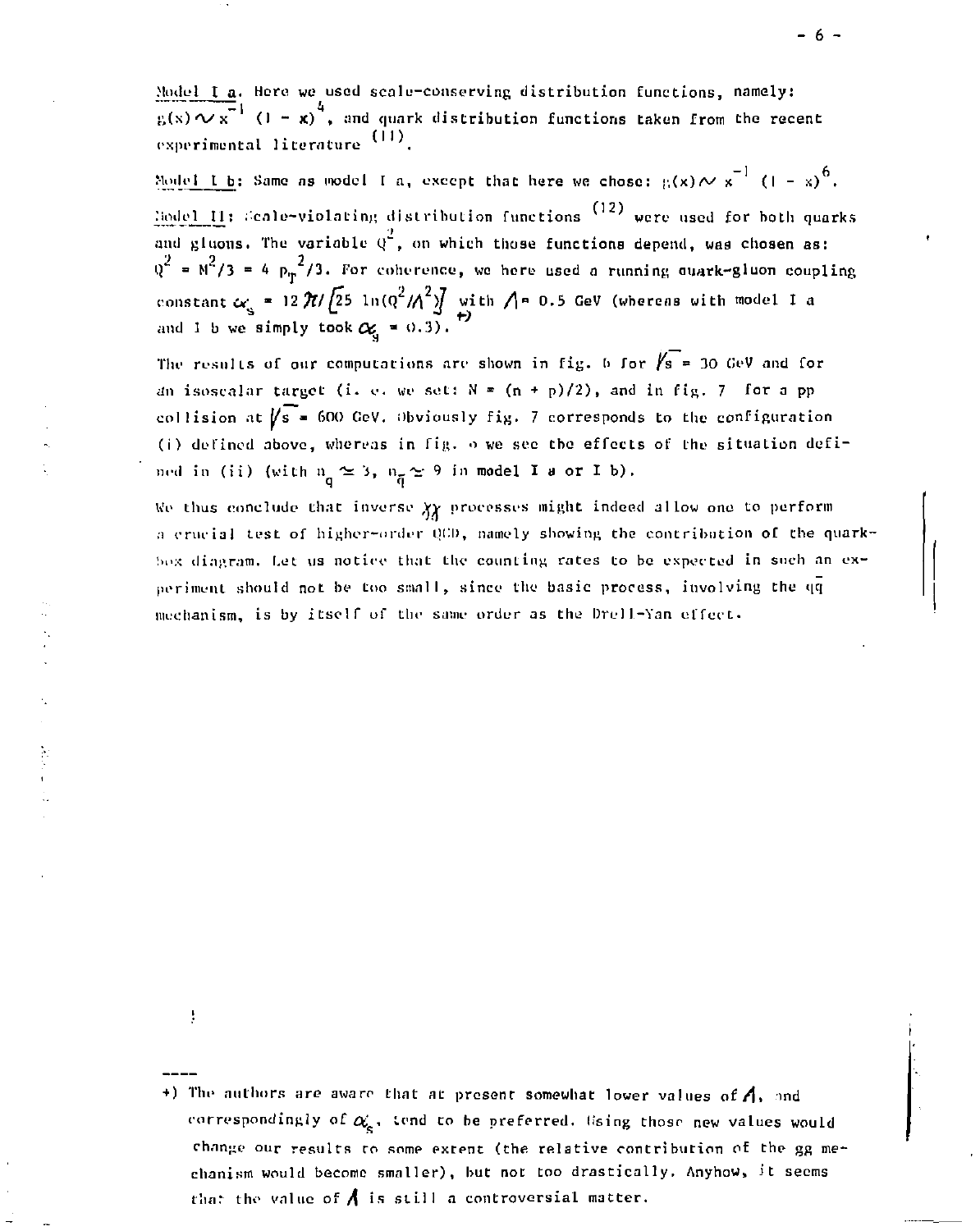

2. 计信号

おんちょう かんち

 $\frac{1}{2}$ 

 $\frac{1}{2}$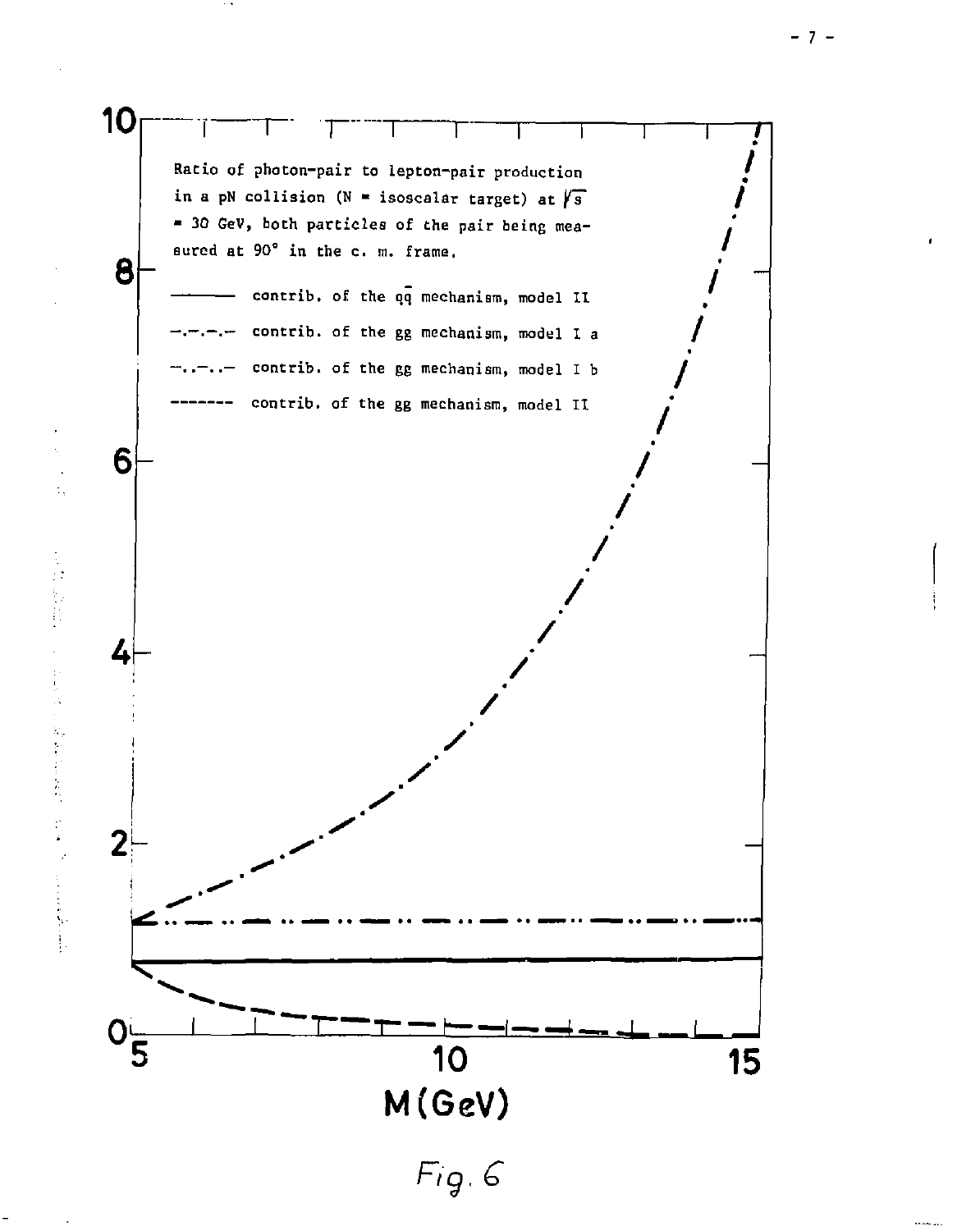

Ratio of photon-pair to lepton-pair production in a pp collision at  $\sqrt{s}$  = 600 GeV, both particles of the pair being measured at 90° in the c. m. frame.

 $Fig. 7$ 

contribution of the qq mechanism, model II contribution of the gg mechanism, model I a  $\cdot$   $$ contribution of the gg mechanism, model I b contribution of the gg mechanism, model II

- 8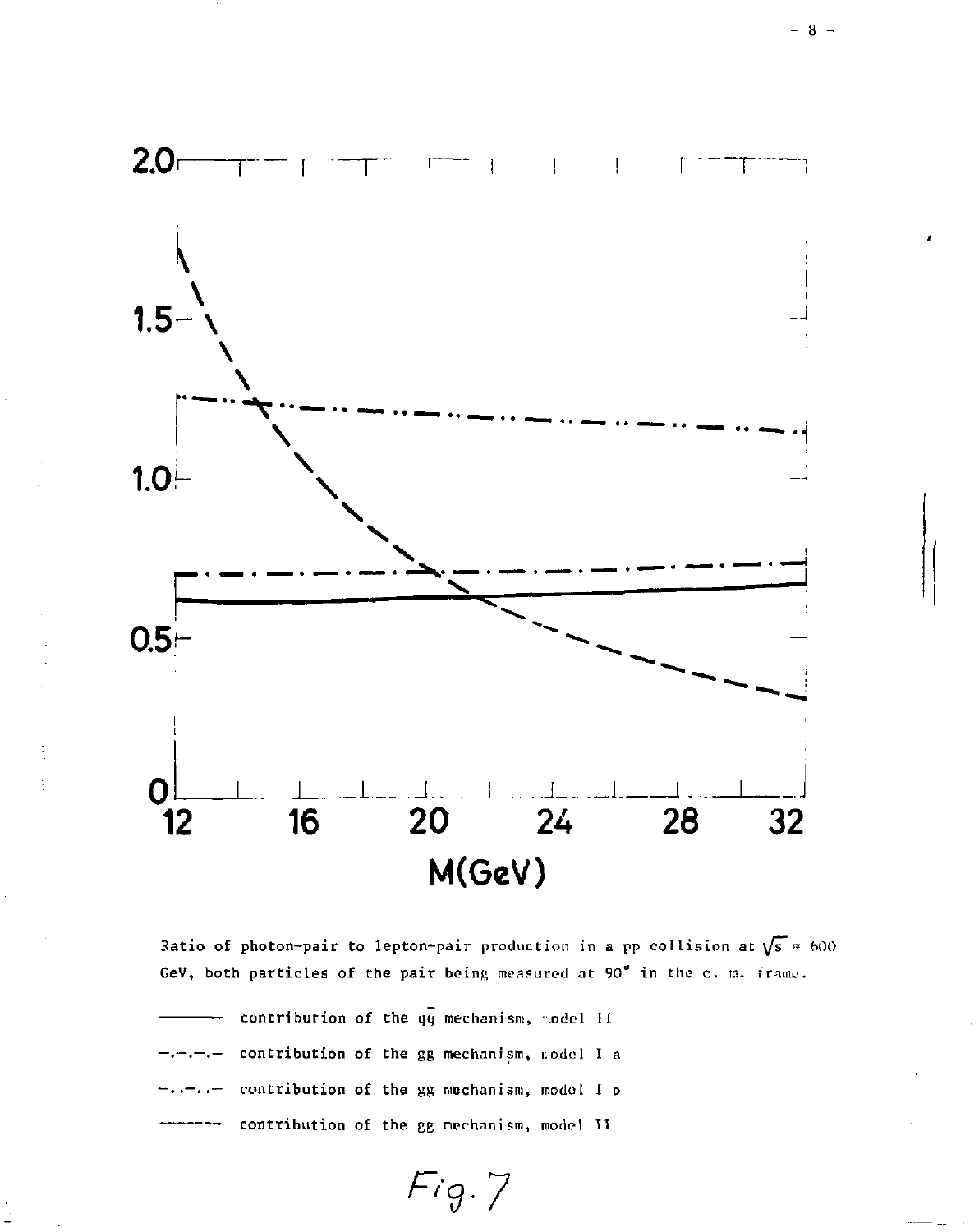## 3. Production of resonanc structures

Another interesting - perhaps even more interesting - aspect of inverse processes would be the senrch for structures: quarkonium biates  $(0^{++}, 0^{-+})$  $2^{++}$  ...) and glueballs coupled with two photons, and perhaps other yet unknown structures (Higgs particles, etc.).  $^{(*)}$ 

ising the nowadays well-accepted gluon-fusion model of Einhorn and Ellis <sup>(13)</sup> we may assume that the main mechanism for the reactions here considered is that given by fig. 8.



Fiji . 8

In the following we shall be concerned with pp or  $p\bar{p}$  collisions at very high energy (s  $\overline{x}$  10<sup>5</sup> - 10<sup>6</sup> GeV), giving rise to massive structures (of at least a few GeV). We are going to show that

- (i) cross sections to be expected appear not too low:
- (ii) there are good chances that such resonant structures (at least, some of them) would show up above the *XY* continuum;
- (iii) inverse V/ processes should be *a* much more efficient way to look for such structures than direct oneS;
- (iv) Lhere is no better way to investigate those structures; in particular, looking for gluon (jet) pairs instead of photon pairs, as has been sug-(141 jested «seems hopeless because of the overwhelming non-resonant background.
- +) That aspect, as well, was already considered by Combridge <sup>(6)</sup>. See also ret. (14).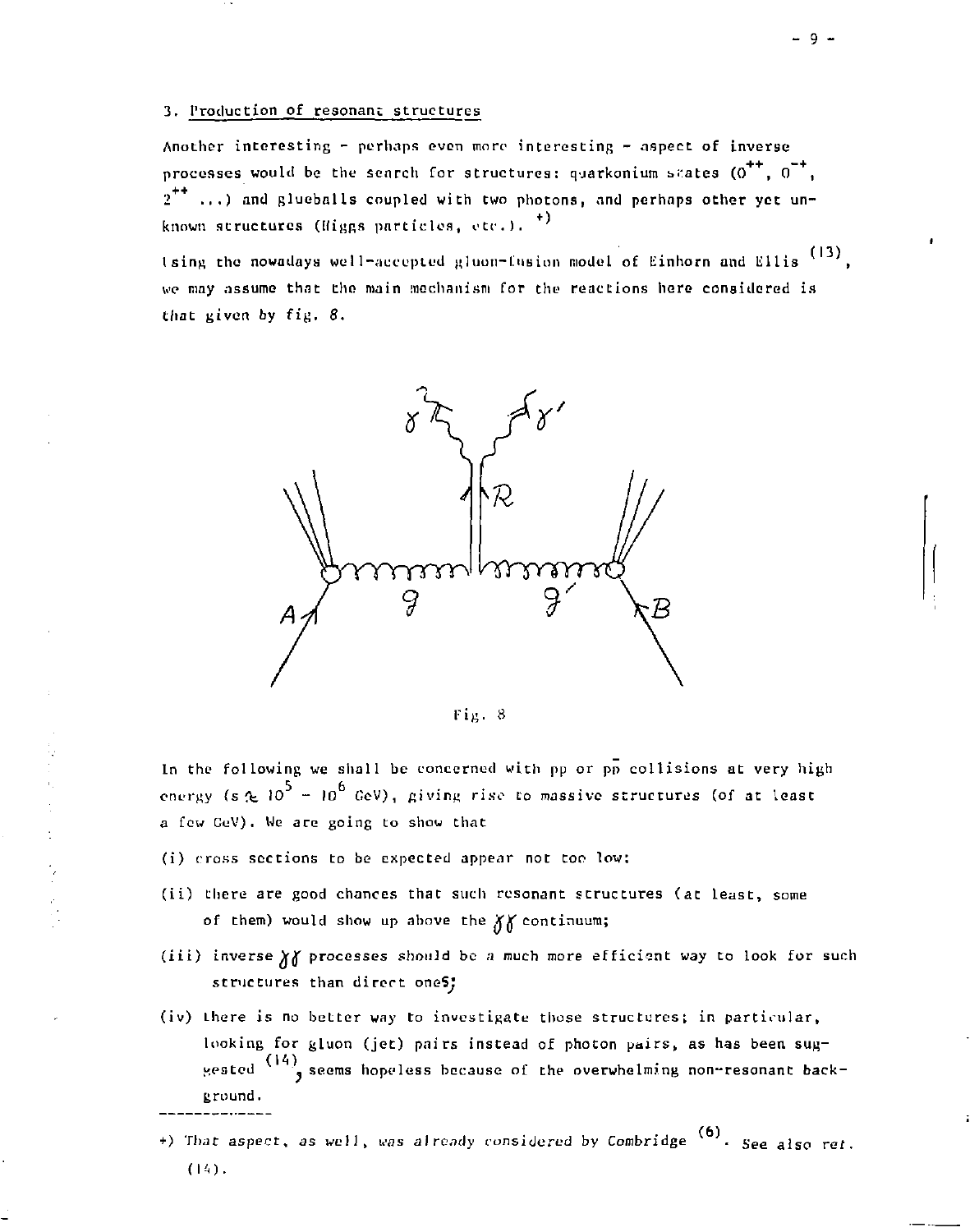(i) Cross section of pp  $(p\bar{p}) \rightarrow \gamma \gamma X$ 

Applying the usual factorization procedure, one gets:

$$
\widetilde{O} = \int dx \ dx' g(x) g(x') \ \hat{O}_{g_{\widetilde{\theta}} - \epsilon} \left( m_e^2 \right) \frac{\Gamma(R - \sigma)}{\Gamma_{\epsilon e \epsilon} (R)} \quad (3.1)
$$

where for simplicity we assume the gluon distribution function to scale. Setting  $\mathcal{I}_n = m_n^2/s \simeq x x^1$ , one has (accounting for a colour factor  $1/64$ ):

$$
\widetilde{C}_{g_{\varphi}^{\circ}\circ\mathcal{R}}(m_{\kappa}^{2}) = \frac{\widetilde{\mathcal{X}}^{2}(2J_{\mathcal{E}}r)}{\mathcal{B}m_{\mathcal{R}}S} \int^{7} (\mathcal{R}^{2}sg) \; \delta(\mathcal{L}_{\mathcal{R}} - \mathbf{x}\,\mathbf{x}') \qquad (3.2)
$$

For  $C = +$  quarkonium states, as well as for giunnia made up from two gluons, it is presumably reasonable to assume:  $\ell^7(\mathbb{R} \to \mathbb{R}\mathbb{R}) \approx \frac{1}{\ell} \int_{\text{tot}}^1(\mathbb{R})$ . One thus gets:

$$
\widehat{C} \simeq \frac{\mathcal{R}^2 (2 J_g + A) \prod (R \rightarrow y)}{\mathcal{R} m_g \mathcal{S}} \int_{\tau_g} \frac{d \mathcal{X}}{\mathcal{X}} g(\mathbf{x}) g\left(\frac{\tau_g}{\mathbf{x}}\right) \qquad (3.3)
$$

Taking, as usual,  $g(x) = \frac{n+1}{2x} (1-x)^n$  and choosing  $n = 5$ , assuming on the other hand that  $\overline{\mathcal{L}}_p$  is extremely small with respect to 1, the integral over x becomes:

$$
\int_{\tau_{\mathcal{R}}}^{\mathcal{A}} \frac{dx}{x} \, \mathcal{G}(\lambda) \, \mathcal{G}\left(\frac{\tau_{\mathcal{R}}}{x}\right) \simeq \; \frac{\mathcal{Q}}{\tau_{\mathcal{R}}} \left(\hat{\mathcal{L}}_{\mathcal{R}} \, \frac{\mathcal{A}}{\tau_{\mathcal{R}}} - \frac{\mathcal{A}37}{30}\right) \tag{3.4}
$$

Finally we get:

$$
\widetilde{O} \simeq \frac{9\mathcal{\tilde{X}}^2\left(2J_e+1\right)/^7\left(\mathcal{R}\rightarrow_{\mathcal{J}\mathcal{J}}\right)\left(\mathcal{L}\mu\frac{J}{\tau_e}-\frac{137}{36}\right)}{8\ m_{\mathcal{R}}^3} \tag{3.3}
$$

Assuming:  $s = 10^6 \text{ GeV}^2$ ;  $m_R = 10 \text{ GeV}$ ;  $l^7(R \rightarrow \gamma f) = 1 \text{ keV}$  (which, generally spearing, should be a rather conservative assumption); one gets:  $\hat{O} \approx 2 \text{ 10}^{-35} \text{ cm}^2$ . Thus fairly high counting rates may be expected with pp or pp colliding-beam machines in the energy range considered, if the luminosity reaches  $L \approx 10^{32}$  $\text{cm}^{-2}$  s<sup>-1</sup> (as in the ISABELLE project), even accounting for acceptance cuts.

## (ii) Resonant production vs. continuum

For simplicity we shall here assume  $y = 0$ , i. e.  $x = x' = \ell \overline{\ell_{n}}$ . In addition, let us assume again that  $\overline{\mathcal{L}}_p$  is extremely awall: as regards the continuum, the gg mechanism (fig. 4) should then tend to predominate over the  $q\bar{q}$  mechanism (fig. 2) or at least be of the same order (see fig. 7)  $^{+}$ . Therefore we shall proceed as follows: We shall compute the non-resonant photon-pair production by considering the gg mechanism alone, but we shall multiply by 2 the cross section thus obtained; that procedure should provide us with a higher limit for the continuum. We are thus led to compare the subprocesses shown in fig. 9.

+) for photon emission angles close to 90°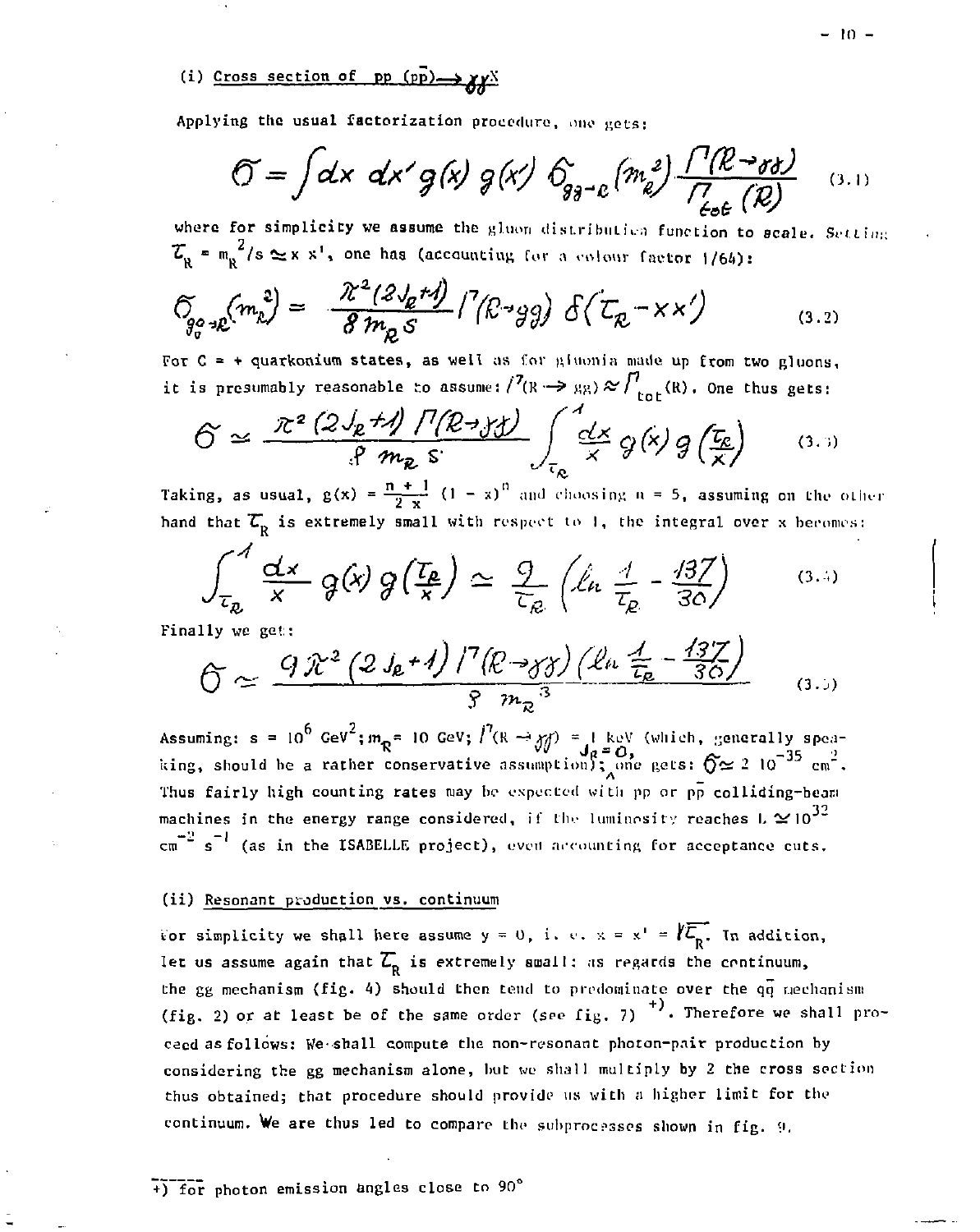

Fig. 9

For the process represented by diagram (a) above, one gets  $\langle \cdot \rangle$ :

$$
\frac{dC^{(\alpha)}}{d(\cos\theta)} \leq \frac{25}{648} \frac{\mathcal{R} \propto^{2} c_{\star}^{2}}{\mathcal{M}^{2}} \widetilde{g}(\theta) \cdot \mathcal{L}
$$
\n(3.6)

first<br>where the numerical factor is due to colour and charge; M is the total energy *of* the subprocess in its c. m. frame, and *Q* the emission angle of either photon in that frame (which, in the configuration chosen, is also the c. m. frame of the full process shown in fig.  $\div$ ).  $\mathfrak{F}(\theta)$  is a complicated function, the expression of which is given in ref. (9); going from small angles to 90 $^{\circ}$ , its value steadily gpes down to  $\mathfrak{X}(90^{\circ}) \simeq 1$ . As for the factor 2, it stands for security, as we explained. On the other hand, one gets for the diagram of fig. 9 (b) (assuming R to decay isotrapically into *2* photons):

$$
\frac{d\Theta^{(6)}}{el(\cos\theta)}\simeq\frac{\mathcal{R}^{2}(2J_{\ell}+I)}{46\ m_{\ell}}\int\left(\mathcal{R}\rightarrow\mathcal{G}\right)\delta\left(M^{2}-m_{\ell}^{2}\right)\,\mathrm{d}\cdot\mathcal{D}
$$

where account has been taken of a colour factor 1/64.

The  $\delta$  function is related to the resolution involved in the measurement, as fol lows:

$$
\delta(M^2 - m_g^2) = \frac{A}{2m_g} \delta(M - m_g) \approx \frac{A}{2m_g \Delta M} = \frac{A}{4 m_g \Delta k} \quad (3.1)
$$

where k is the energy of either photon in the  $c$ .  $n$ . frame of the subprocess (or as well of the full process; wo shall identify that latter frame with the lab frame). Thus we get:

$$
\frac{\Delta\Theta^{(6)}}{\alpha(\cos\theta)} \approx \frac{\pi^2 (2 J_z + 1)}{64 m_z^2} \frac{I^2 (R \rightarrow y)}{\Delta k}
$$
\n
$$
\text{Defining } r_{a/b} = \left(\frac{A \Theta^{(6)}}{\alpha(\cos\theta)}\right)_{M = m_{\mathcal{R}}}/\frac{\Delta\Theta^{(6)}}{\alpha(\cos\theta)} \text{ , we get for that ratio:}
$$
\n
$$
\text{Defining } r_{a/b} = \left(\frac{A \Theta^{(6)}}{\alpha(\cos\theta)}\right)_{M = m_{\mathcal{R}}}/\frac{\Delta\Theta^{(6)}}{\alpha(\cos\theta)} \text{ .}
$$
\n
$$
\text{Defining } r_{a/b} = \left(\frac{A \Theta^{(6)}}{\alpha(\cos\theta)}\right)_{M = m_{\mathcal{R}}}/\frac{\Delta\Theta^{(6)}}{\alpha(\cos\theta)} \text{ .}
$$
\n
$$
\text{Defining } r_{a/b} = \left(\frac{A \Theta^{(6)}}{\alpha(\cos\theta)}\right)_{M = m_{\mathcal{R}}}/\frac{\Delta\Theta^{(6)}}{\alpha(\cos\theta)} \text{ .}
$$
\n
$$
\text{Defining } r_{a/b} = \left(\frac{A \Theta^{(6)}}{\alpha(\cos\theta)}\right)_{M = m_{\mathcal{R}}}/\frac{\Delta\Theta^{(6)}}{\alpha(\cos\theta)} \text{ .}
$$
\n
$$
\text{Defining } r_{a/b} = \left(\frac{A \Theta^{(6)}}{\alpha(\cos\theta)}\right)_{M = m_{\mathcal{R}}}/\frac{\Delta\Theta^{(6)}}{\alpha(\cos\theta)} \text{ .}
$$
\n
$$
\text{Defining } r_{a/b} = \left(\frac{A \Theta^{(6)}}{\alpha(\cos\theta)}\right)_{M = m_{\mathcal{R}}}/\frac{\Delta\Theta^{(6)}}{\alpha(\cos\theta)} \text{ .}
$$
\n
$$
\text{Defining } r_{a/b} = \left(\frac{A \Theta^{(6)}}{\alpha(\cos\theta)}\right)_{M = m_{\mathcal{R}}}/\frac{\Delta\Theta^{(6)}}{\alpha(\cos\theta)} \text{ .}
$$
\n
$$
\text{Defining } r_{a/b} = \left(\frac{A \Theta^{(6)}}{\alpha(\cos\theta)}\right)_{M = m_{\mathcal{R}}}/\frac{\Delta\Theta^{(6)}}{\alpha(\cos\theta)} \text{ .}
$$
\n
$$
\text{Defining
$$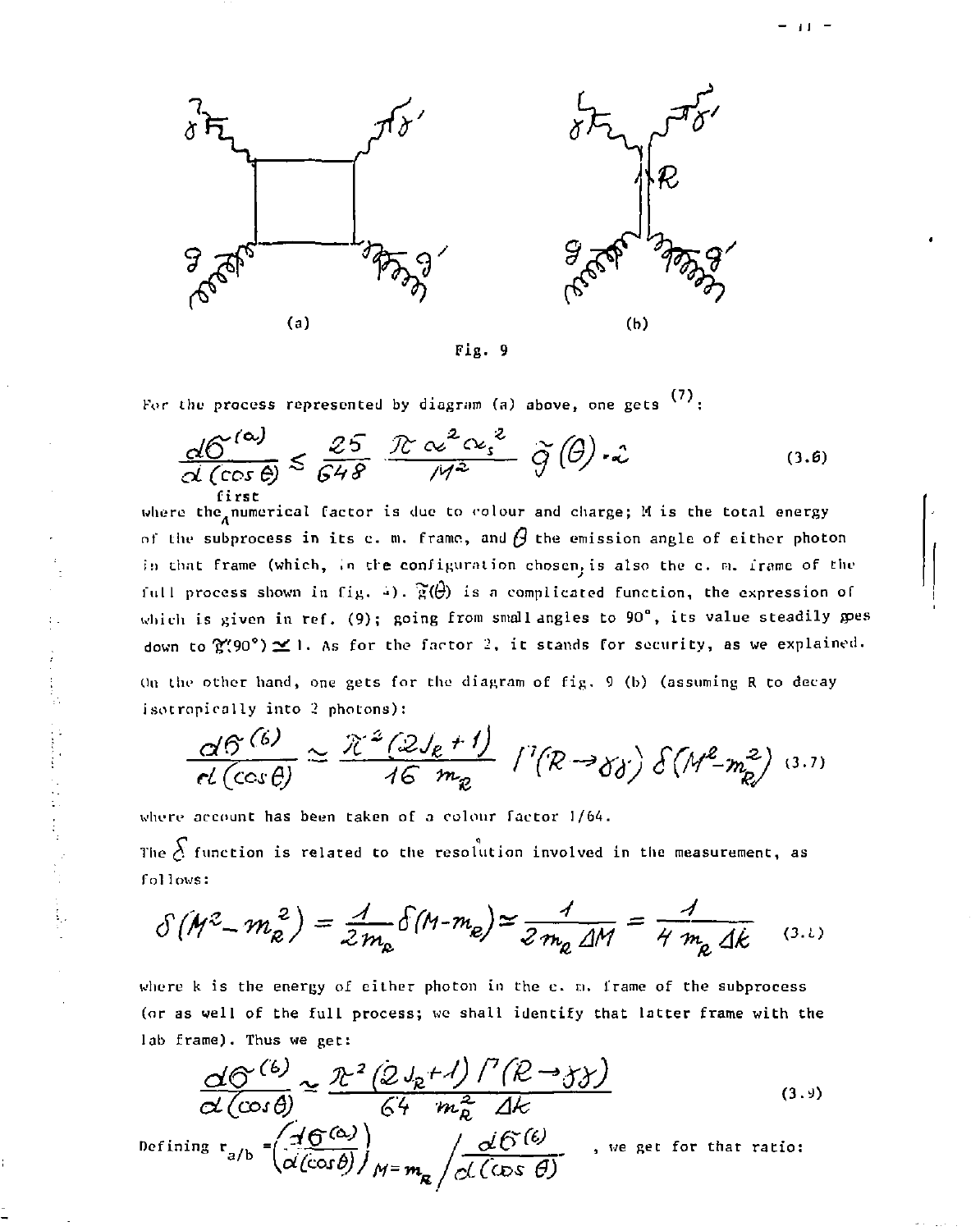$$
r_{\alpha/\mu} \leq \frac{400 \alpha^2 \alpha^2}{84 \pi} \frac{\tilde{g}(\theta)}{\tilde{h}^2} \frac{\Delta k}{\Gamma(R - 33)} \tag{3.10}
$$

Setting  $C'_8$  = 0.25, and assuming  $J_g = 0$ ,  $/(R \rightarrow f)'$  = 1 keV, one obtains:

$$
r_{a/b} \leqslant 5 \widetilde{g}(\theta) \triangle k (\zeta eV) \tag{3.11}
$$

With the conventional value of the photon's energy resolution,  $\Delta k \simeq 0.1$   $\sqrt{k}$ ) assuming that one performs the measurement in some range near  $\theta$  = 90° (where  $g(\hat{\theta}) \approx 1$ ), one gets at  $m_g = 10$  GeV (k = 5 GeV):  $r_{a/b} \leq 1$ . One may thus conclude that at least some of the structures looked for should appear above the continuum.

## (iii) Inverse vs. direct process

Let us now consider, for comparison, the direct  $\chi_{\textrm{A}}$  process shown in fig. 10.



 $Fig.10$ 

Using the double equivalent-photon approximation and following the procedure applied by Low many years ago  $(15)$ , one here obtains (assuming  $\overline{L}_{\rm o} = m_{\rm B}^{-2}/s \ll 1$ ):

$$
\widehat{C} \simeq 8c^2(2J_{\ell}t) \frac{\Gamma(\mathcal{L} \rightarrow \gamma \gamma)}{m_{\mathcal{L}}^3} (\ell_{i} \frac{5}{4m_{\mathcal{L}}^2})^2 (\ell_{n} \frac{4}{\tilde{t}_{\mathcal{R}}} - \frac{3}{4})
$$
 (3.12)

Assuming  $s \approx 2 \cdot 10^4$  GeV<sup>2</sup> (I.EP project),  $m_R = 10$  GeV,  $P(R \rightarrow \gamma \gamma) = 1$  keV,  $J_R = 0$ ,<br>one gets:  $\sigma \approx 4 \cdot 10^{-37}$  cm<sup>2</sup>; this is almost two orders of magnitude less than the cross section found above for the inverse process in pp (pp) collisions at  $s \simeq 10^6$  GeV<sup>2</sup> with otherwise similar assumptions. At lower resonance masses,  $\sim$  g.  $m_p \simeq 3$  GeV, the ratio between both processes would remain about the same, although of course the absolute cross section of the XX collision process would become much larger.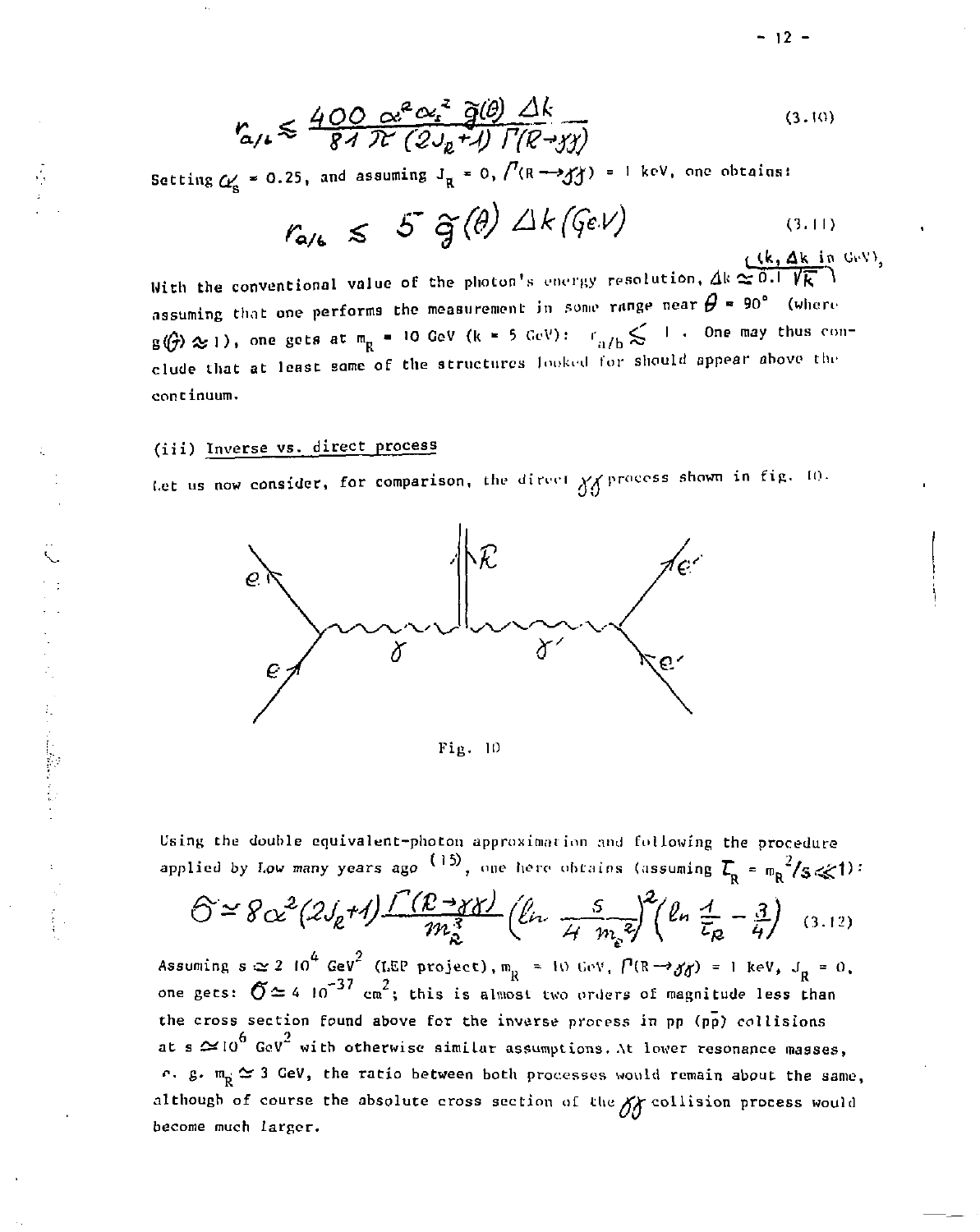Actually the situation is even more unfavourable as regards resonance production in yy collisions. If one wishes to identify a resonance through its decay particles in a given channel (according to the procedure commonly used in present scasurements, scarching for resonant structures in some range around 1 GeV (16) the seas channel chosen should obviously be a simple one, i. e. involve a small poror of particles. For heavy structures, it may be expected that such simple chanand will have small branching ratios; in other words, the cross section found sould be further reduced by one or two orders of magnitude.

me aight a priori imagine another procedure for identifying resonant structures, and variesing-mass measurement through tagging of both electrons. Since in a saperhigh-energy ee machine like LEP tagging will be performed only at finite angles, here again<sub>a</sub>two orders of magnitude will be lost. Turthermore the effect - is can be easily checked - will be totally buried below the continuum due to the general process XY-> hadrons. Ising the expression (17)

$$
\widehat{\mathbb{C}}_{\text{tot}}(\chi) \to \text{hadrons}(\Sigma(250 + 270/\text{M(GeV)}) \text{ nb.})
$$

that hackground should be expected to predominate over a resonant effect (computed with the same assumptions as before), in the mass range 3-10 GeV, by 2 or Corders of magnitude.

## (iv) Photon-pair vs. gluon-pair production

It has been suggested (14) to use gluon-pair production for the investigation of nigh-mass  $C = +$  resonant structures. If the mass looked for is high enough. one may indeed expect that either gluon would show up as a relatively well defiaca particle-jet, the corresponding cross sections would be about three orders or menitude larger than for emission of photon pairs; since the same mechanism sould be involved in producing the  $0 \neq \pm$  structures (see fig. 11), the ratio hetween hoth types of reactions would indeed simply be  $\Gamma$ (R  $\rightarrow$  gg)  $\pi$ (R  $\rightarrow$   $\gamma$ )  $\approx$  $\omega_{\rm c}/\omega^2$  .



Fig. 11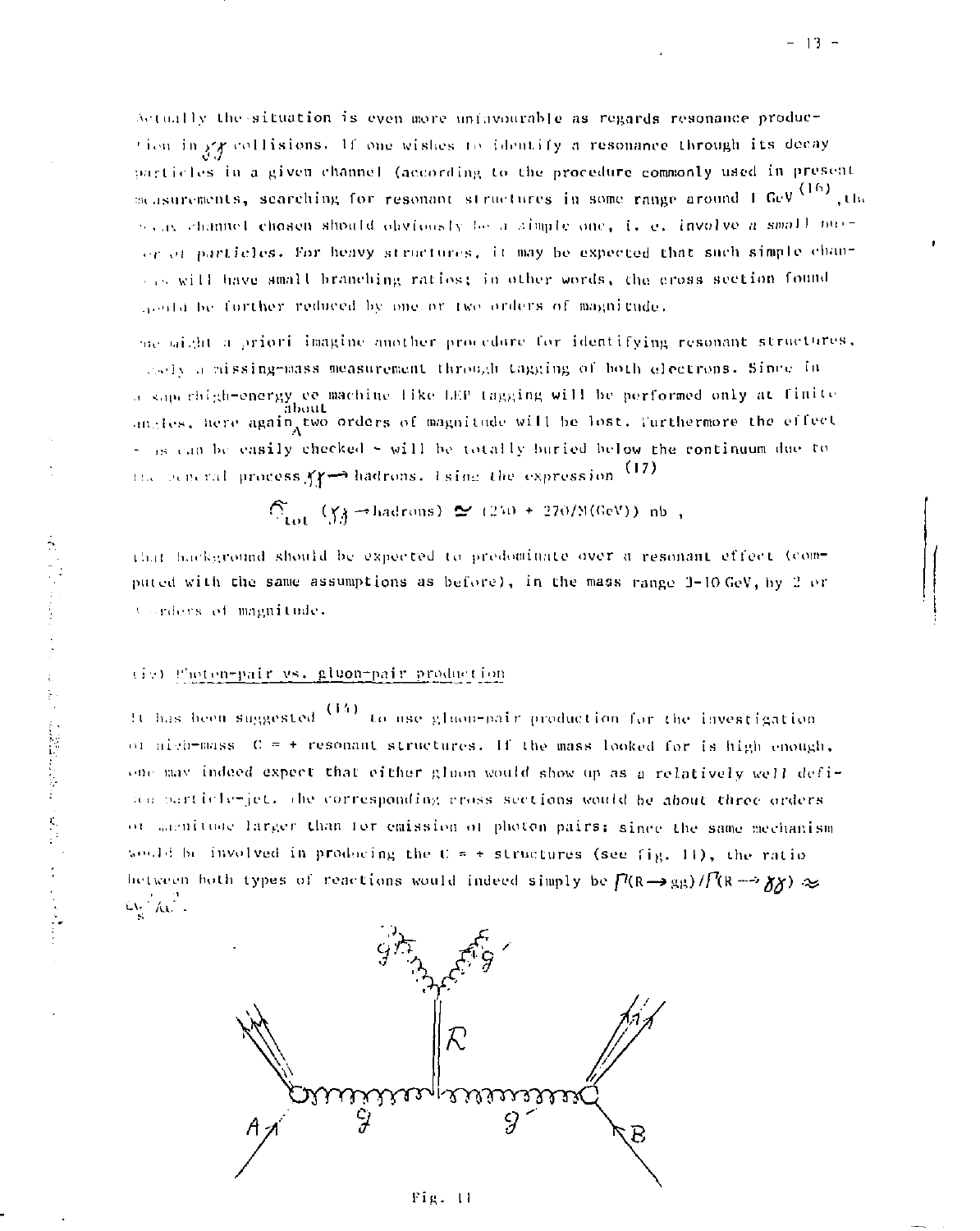However it would be difficult to reconstruct accurately the structure's mass from two particle jets, even if they are well defined. Moreover, as we are going to show, even if the mass resolution is not too bad, the resonant effect looked for would be dominated by an overwhelming QCD non-resonant background  $^{\ast}$ ).

We shall compare the subprocesses shown in diagrams (a) and (b) of fig. 12 (in diagram (a) the open circle stands Cor gluon exchange in the s, t and u channels). Notice that we are neglecting all subprocesses other than  $gg \rightarrow gg$ , contributing to the 2-jet continuum. In order to further minimize that continuum, we shall assume that the gluon scattering angle is fixed at 90° in the gg c. a. irame.





Fig. 12

For diagram (a) we get  $(18)$ :  $\frac{d6^{(a)}}{a}$  ) =  $\frac{243 \cancel{r} \cancel{r} \cancel{a}}{a}$  $(3.13)$ 

whereas for diagram (b) we get (assuming R to decay isotropically into 2 gluons):

$$
\left(\frac{\partial \mathcal{B}^{(6)}}{\partial (\cos \theta)}\right)_{\theta=90^\circ} \approx \frac{\mathcal{R}^2 (2J_e+1) \Gamma(R \to gq)}{32 m_e^2 \Delta M} \qquad (3.14)
$$
\n
$$
\text{Diffining } r_{a/b} = \left(\frac{\partial \mathcal{B}^{(6)}}{\partial (\cos \theta)}\right)_{\theta=90^\circ} \text{M} = m_e \left/ \left(\frac{\partial \mathcal{B}^{(6)}}{\partial (\cos \theta)}\right)_{\theta=90^\circ} \right.\qquad (3.15)
$$

get for that ratio:

$$
r_{\alpha/\epsilon} \simeq \frac{486}{\pi} \frac{\alpha_s^2}{(2J_g+4)} \frac{\Delta M}{\Gamma(R\rightarrow 99)}\tag{3.6}
$$

ssuming  $\alpha$  = 0.25, J<sub>p</sub> = 0,/'(R- $\rightarrow$ gg) = 5 NeV,  $\Delta$ M = I GeV, one obtains: r<sub>o/h</sub>  $\approx$  2000 !

\*) We are a bit surprised that the authors of ref. (14) did not reach the same eonelusion.

 $-14 -$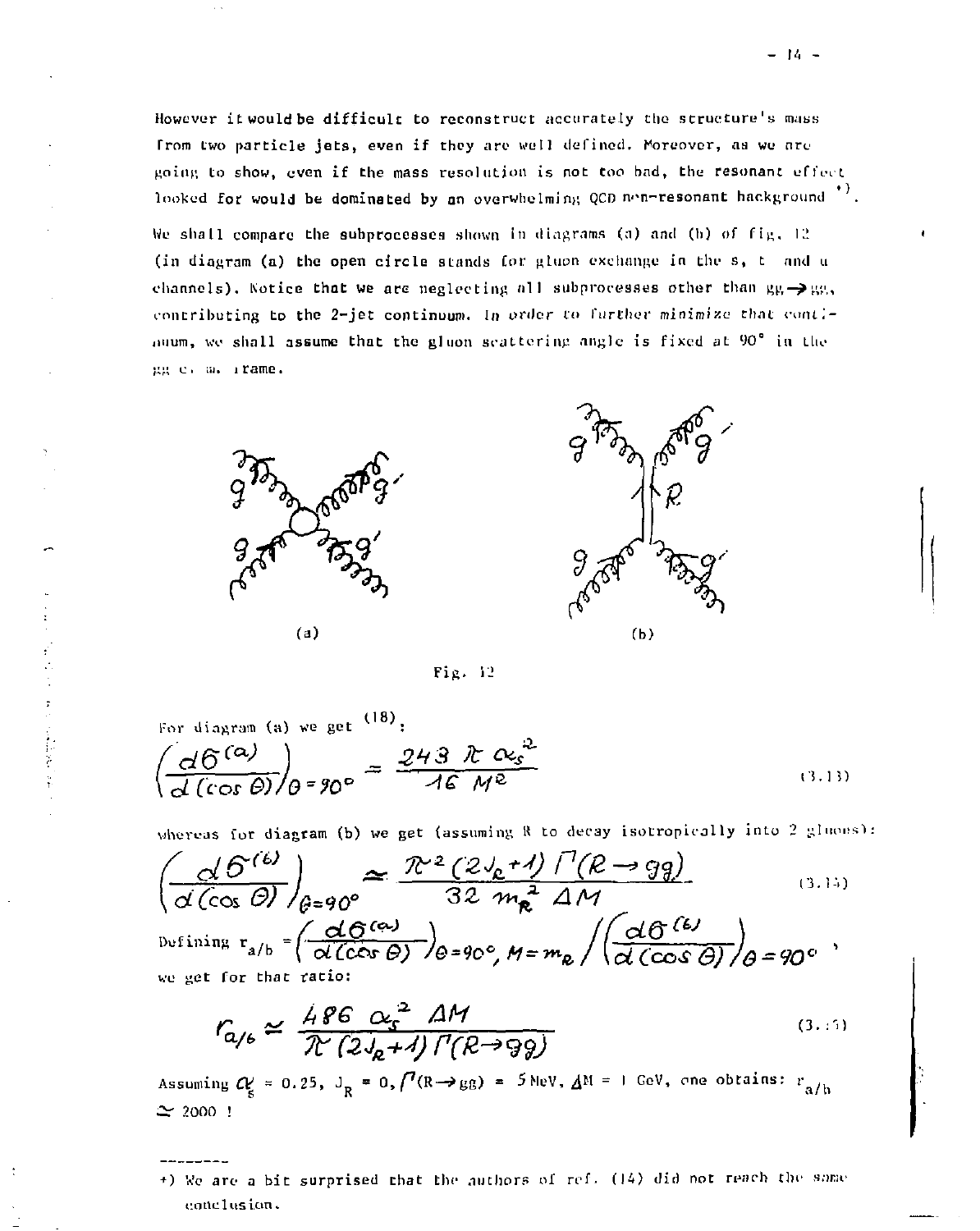c. conclusion

Ĵ

医皮质

Ŕ

「その後に、このことを見て、このために、大きなので、そのことを見えることを見ることを見ることをしている。

Í.

the purpose of this Report was to show that inverse photon-photon processes, i, e, direct-photon pair production, might become a new and fertile area of investigation in high-energy physics. As far as the 2-photon continuum is concerned, the physical interest of those reactions should be comparable to that of the Drell-Yan effect. In addition, they should allow one to perform a crucial check of higher-order OCD, regarding the contribution of the quark-bus diasram.

A perhaps still more important aspect of inverse  $XY$  processes would be the systematic investigation of  $C = +$  heavy resonant structures (quarkonium states, cludballs ...). We have shown that the corresponding counting rates might be not too small; that at least some of those structures should be expected to show up above the non-resonant background; and finally, that measuring inverse photonobston processes should really be the best way (if not the only one) to look for such structures. The significance of such a systematic investigation of  $C \rightarrow$  structures through  $A$  are<br>ct-photon pair seasurements might hecome comparable<br> $C \rightarrow$  structures through  $A$ to that of the famous Lederman-Ting type of experiments on lepton-pair production, where the  $\text{J}/\hat{\psi}$  and the  $\hat{\boldsymbol{\varUpsilon}}$  were discovered.

one major problem, however, is not yet completely solved, namely discriminating with sufficient accuracy between direct photons and indirect ones, the fatter being mainly one to  $\chi^0$ 's. The physical interest of inverse photon-photon processes would certainly justify a major effort of the physicists involved in order to solve that problem once and forever.

to rinish, let us mention (without going into details) that there are also some interesting applications of inverse photon-photon processes, at low energy, i. e. in  $\varphi_1 \rightarrow \chi \chi$  near the  $\varphi_1$  threshold  $(19)$  or in the charmonium range  $(20)$ .

 $\sim$  .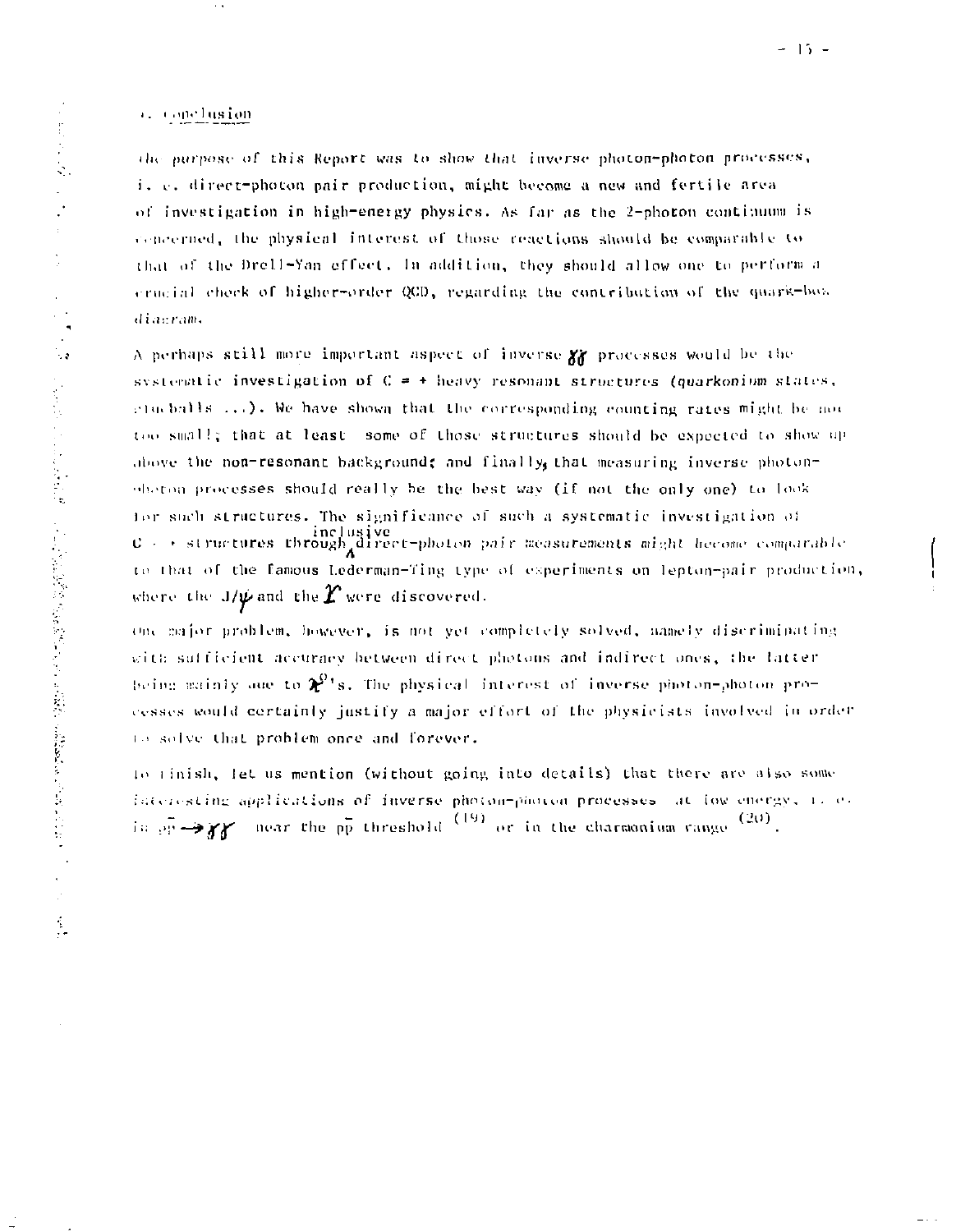References

 $\frac{1}{2} \sum_{i=1}^n \frac{1}{2} \sum_{j=1}^n \frac{1}{2} \sum_{j=1}^n \frac{1}{2} \sum_{j=1}^n \frac{1}{2} \sum_{j=1}^n \frac{1}{2} \sum_{j=1}^n \frac{1}{2} \sum_{j=1}^n \frac{1}{2} \sum_{j=1}^n \frac{1}{2} \sum_{j=1}^n \frac{1}{2} \sum_{j=1}^n \frac{1}{2} \sum_{j=1}^n \frac{1}{2} \sum_{j=1}^n \frac{1}{2} \sum_{j=1}^n \frac{1}{2} \sum_{j=$ 

 $\begin{array}{c} \Omega \\ \Omega \end{array}$ 

的复数人名英利亚

Ť

- (1) E. Amaldi et al., Phys. Lett, 77 B, 240 (1978); 84 B, 360 (1979); Nuel. Phys. B 150, 326 (1979). J.H. Cobb et al., Phys. Lett. 78 B, 519 (1978). R.M. Baltrusaitis et al., Phys. Lett. 88 B, 372 (1979). M. Diakonou et al., Phys. Lett. 87 B. 292 (1979); Proceedings of the EPS International Conference on High-Energy Physics (Geneva 1979), ed. CERN, Vol. 2, p. 742; Phys. Latt. 91 B, 296 (1980).
- (2) S.M. Berman, J.D. Bjorken and J.B. Kogut, Phys. Rev. D.4, 3378 (1971).
- (3) K.S. Soh, P.Y. Pac, h.W. Lee and J.B. Choi, Phys. Rev. b 18, 751 (1978).
- (4) M. Krawczyk and W. Ochs, Phys. Lett. 79 B, 119 (1978).
- (5) S. Hemmi, Prog. Theor. Phys. 63, 1073 (1980).
- (6) B.L. Combridge, Nucl. Phys. B 174, 243 (1980).
- (7) C. Carimalo, M. Crozon, P. Kessler and J. Parisi, Phys. Lett. 98 B, 105 (1981). See also N. Arteaga-Romero, in Proccedings of the Seminar on Gamma-Gamma Physics (Clermont-Ferrand 1981), p. 35.
- (8) B. De Tollis, Nuovo Cimento 32, 757 (1964); 35, 1182 (1965).
- (9) R.X. Cahn and J. F. Gunion, Phys. Rev. D 20, 2253 (1979).
- (10) K. Kajantie and R. Paitio, Phys. Lett. 87 B, 133 (1979).
- (11) J. Badier et al., CERN/EP Report nr. 79-137.
- (12) J.E.Owens and E. Reya, Phys. Rev. B 17, 3003 (1978). Let us mention that, using another scale-violating model (R. Baier, J. Engels and B. Petersson, 7. Phys. C 2, 265 (1979)), very similar results were obtained.
- (13) M.B. Einhorn and S.D. Ellis, Phys. Rev. Letters 34, 1190 (1975).
- (14) G.J. Addrecht II, S. Nandi and Walter W. Wada, Phys. Lett. 86 B, 79 (1979).
- (15) F.L. Low, Phys. Rev. 120, 582 (1960). See also P. Kessler, in Comptes Rendus du Séminaire XX (Amiens 1980), p. 18.
- (16) See D.L. Burke, Proceedings of the Fourth International Colloquium on Photon-Photon Interactions (Paris 1981), ed. World Scientific, p. 123. E. Hilger, ibidem, p. 149.
- (17) See for instance M. Greco, in Proceedings of the International Workshop on XX Collisions (Amiens 1980), Lecture Notes in Physics 134, p. 311. Notice that available experimental data from the TASSO and PLUTO groups at PETRA seem to indicate a somewhat higher total cross section for hadron production, especially in the smaller-M range (see Ch. Berger, in Proceedings of